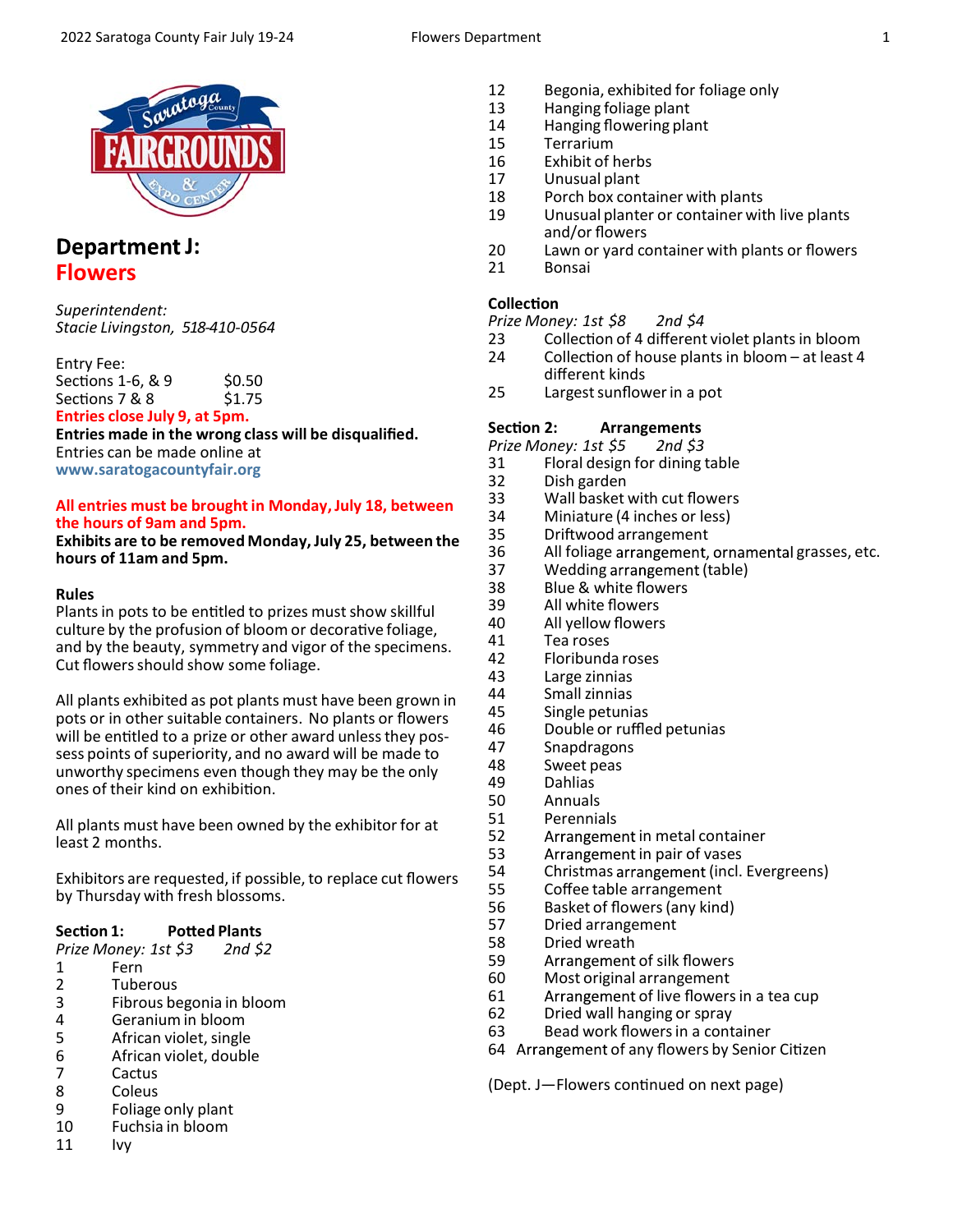(Dept. J-Flowers continued from previous page)

#### Section 3: **Bouquets**

*Prize Money: 1st \$4 2nd \$2* 

- 71 Table bouquet
- 72 Vase bouquet, annuals<br>73 Colonial bouquet
- 73 Colonial bouquet<br>74 Winter bouquet
- 74 Winter bouquet
- 75 Wild flower bouquet in vase<br>76 Vase bouquet, perennials
- Vase bouquet, perennials
- 77 Corsage<br>78 Dried co
- 78 Dried corsage<br>79 Corsage of silk
- Corsage of silk flowers

Section 4: Cut Flowers

*Prize Money: 1st \$3 2nd \$1* 

- 81 Ageratum (5)
- 82 Asters, mixed (6)
- 83 Balsams (5)<br>84 Bachelor bu
- 84 Bachelor buttons (12)<br>85 Calendulas (10) Calendulas (10)
- 86 Calliopsis (12)
- 87 Cockscomb (3)
- 
- 88 Cosmos, one color (10)<br>89 Cosmos, mixed colors (1 Cosmos, mixed colors (10)
- 90 Dahlia, large (1)
- 
- 91 Dahlia, large ball (4)<br>92 Dahlia, large cactus Dahlia, large cactus (1)
- 93 Dahlia, pompom (4)
- 94 Dahlia, miniature (4)
- 95 Day lilies (2)
- 
- 96 Delphinium, blue (4)<br>97 Delphinium, other co
- 97 Delphinium, other colors (4)<br>98 Gaillardias (10)
- 98 Gaillardias (10)<br>99 Hydrangea (5)
- 99 Hydrangea (5)<br>100 Larkspur (8)
- 100 Larkspur (8)<br>101 Lilies (1) Lilies  $(1)$
- 102 Marigold, African (5)
- 103 Marigold, mixed small (12)
- 104 Nasturtiums (12)
- 105 Pansies (12)
- 106 Painted daisies (10)
- 107 Petunias, single (10)
- 108 Petunias, double (6)
- 
- 109 Petunias, ruffled (6)<br>110 Phlox, annual (8) Phlox, annual (8)
- 111 Phlox, perennial (8)
- 112 Pinks (10)
- 
- 113 Roses, tea (3)<br>114 Roses, floribu Roses, floribunda (3)
- 115 Rudbeckia (10)
- 116 Salvia (6)
- 117 Schizanthus (10)
- 118 Salpiglosis (10)
- 119 Snapdragons (6)
- 120 Stock (6)
- 121 Sweet peas, annual (20)
- 
- 122 Sweet peas, perennial (20)<br>123 Sweet William (8) Sweet William (8)
- 124 Verbena (10)
- 125 Zinnias, giant (9)
- 126 Zinnias, pompom (12)
- 127 Zinnias, cactus (9)
- 128 Zinnias, cut & come again (12)
- 129 Dusty miller (3)
- 130 Annual, not listed (5)
- 131 Perennial, not listed (5)

# **Section 6: Jr. Category (15 yrs & under)**<br>*Prize Money: 1st \$3 2nd \$2*

- *Prize Money: 1st \$3*
- 151 Miniatures (4" or less) 12‐15 yr old exhibitor
- 152 Miniatures (4" or less) 8‐11 yr old exhibitor
- 153 Wild flower bouquet in vase (7 varieties/named)<br>154 Wild flower bouquet
- Wild flower bouquet
- 155 Largest variety of flowers in coffee table arrange‐ ment
- 156 Most original arrangement

**Section 7:** Arrangement of the Year *Prize Money: 1st \$10* 

*The Class descripƟon in this SecƟon will change from year to year.* 

161 Arrangement of any live flowers in a shoe/boot

### Section 8: Decorated Hats

171 Wide brim ladies **straw** hat, decorated with dried, silk, or hand crafted flowers, ribbons and other trims. The hat must be light enough and firmly constructed to be worn by a lady. The winner of 1st place will be the 2022 "Lady of the Fair." If the hat is created by a man, the lady of his choice will reign.

*Prize Money: 1st \$15 2nd \$10 3rd \$5* 

181 Open to all county residents, age 17 & under. Work must be done by the exhibitor entering the Class. Please state your age. A straw hat or straw bonnet deco‐ rated with dried, silk, or hand crafted flowers, ribbons and other trims. The hat must be light enough and firmly con‐ structed to be worn by the young miss.

The winner of 1st place will be the 2022 County Miss. *Prize Money: 1st \$10 2nd \$8 3rd \$5 4th \$5 5th \$5* 

185 Baseball cap with visor. Open to boys & girls, ages 17 & under. Work must be done by the exhibitor & must be light enough to stay on your head if playing a baseball game. May be decorated with ideas of a message you are trying to convey; ex.: smart student, thrifty farmer, etc. Winner will be the Fair Youth of the Year. *Prize Money: 1st \$10 2nd \$8 3rd \$5 4th \$3 5th \$3* 

(Dept. J-Flowers continued on next page)